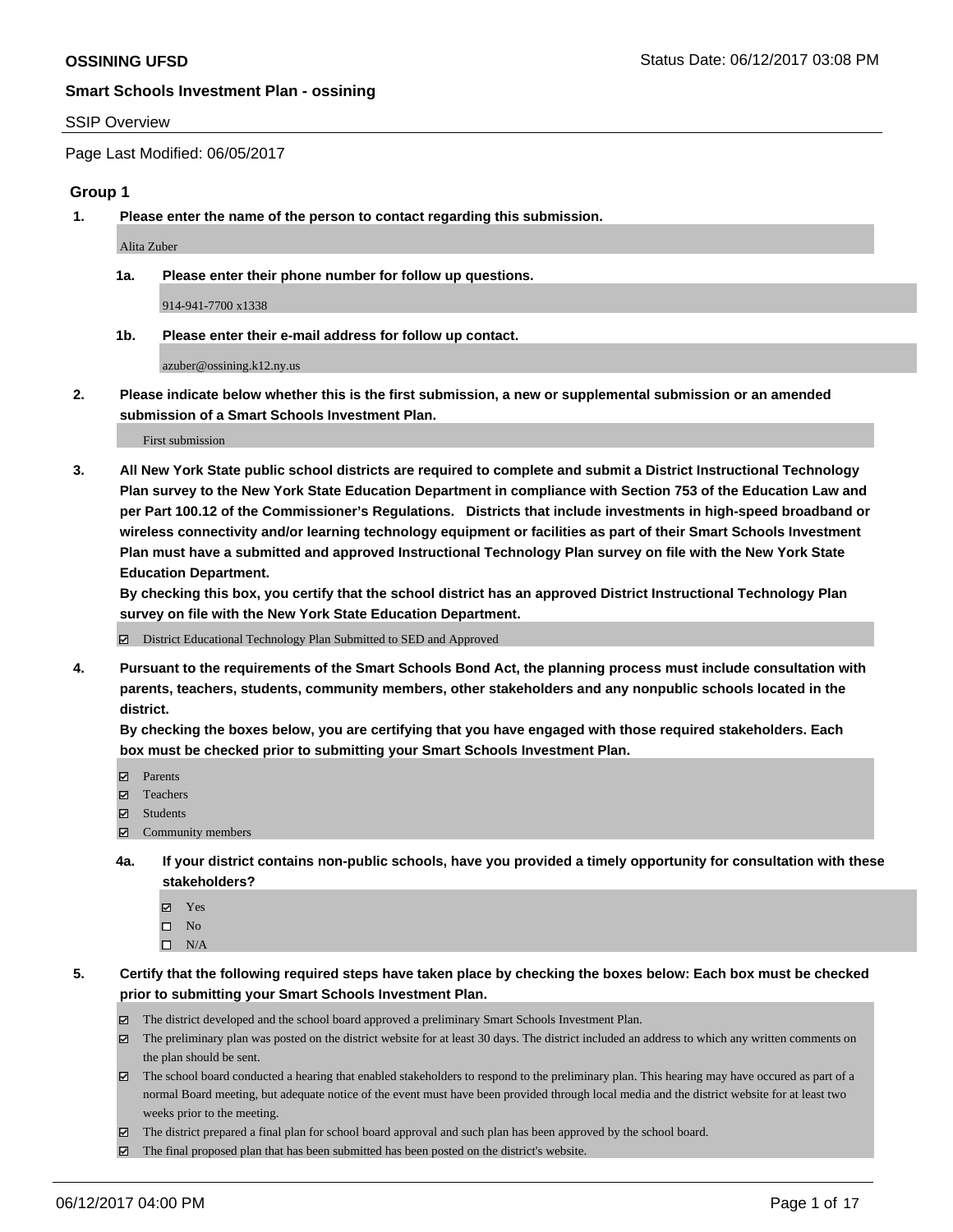# SSIP Overview

Page Last Modified: 06/05/2017

**5a. Please upload the proposed Smart Schools Investment Plan (SSIP) that was posted on the district's website, along with any supporting materials. Note that this should be different than your recently submitted Educational Technology Survey. The Final SSIP, as approved by the School Board, should also be posted on the website and remain there during the course of the projects contained therein.**

Smart Schools Attachment2.pdf

**5b. Enter the webpage address where the final Smart Schools Investment Plan is posted. The Plan should remain posted for the life of the included projects.**

https://drive.google.com/file/d/0B07n2IWy5hVmVW4wVlZsS0U4Z1k/view

**6. Please enter an estimate of the total number of students and staff that will benefit from this Smart Schools Investment Plan based on the cumulative projects submitted to date.**

5,000

**7. An LEA/School District may partner with one or more other LEA/School Districts to form a consortium to pool Smart Schools Bond Act funds for a project that meets all other Smart School Bond Act requirements. Each school district participating in the consortium will need to file an approved Smart Schools Investment Plan for the project and submit a signed Memorandum of Understanding that sets forth the details of the consortium including the roles of each respective district.**

 $\Box$  The district plans to participate in a consortium to partner with other school district(s) to implement a Smart Schools project.

**8. Please enter the name and 6-digit SED Code for each LEA/School District participating in the Consortium.**

| <b>Partner LEA/District</b> | <b>ISED BEDS Code</b> |
|-----------------------------|-----------------------|
| (No Response)               | (No Response)         |

**9. Please upload a signed Memorandum of Understanding with all of the participating Consortium partners.**

(No Response)

**10. Your district's Smart Schools Bond Act Allocation is:**

\$1,486,507

**11. Enter the budget sub-allocations by category that you are submitting for approval at this time. If you are not budgeting SSBA funds for a category, please enter 0 (zero.) If the value entered is \$0, you will not be required to complete that survey question.**

|                                              | Sub-<br>Allocations |
|----------------------------------------------|---------------------|
| <b>School Connectivity</b>                   | $\overline{0}$      |
| <b>Connectivity Projects for Communities</b> | $\overline{0}$      |
| Classroom Technology                         | $\overline{0}$      |
| Pre-Kindergarten Classrooms                  | 1,486,507           |
| Replace Transportable Classrooms             | $\mathbf 0$         |
| <b>High-Tech Security Features</b>           | $\overline{0}$      |
| Totals:                                      | 1,486,507           |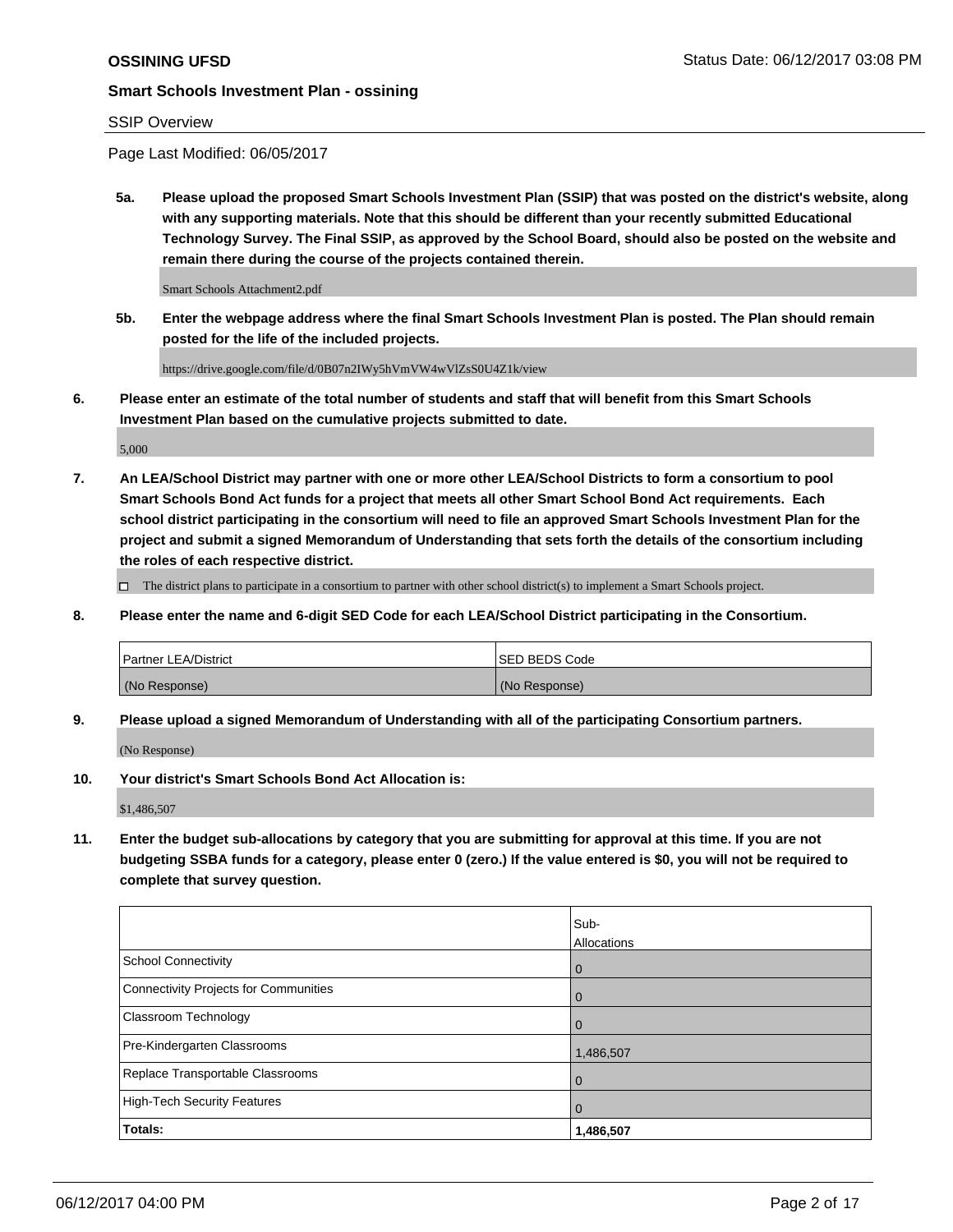## School Connectivity

Page Last Modified: 05/12/2017

# **Group 1**

- **1. In order for students and faculty to receive the maximum benefit from the technology made available under the Smart Schools Bond Act, their school buildings must possess sufficient connectivity infrastructure to ensure that devices can be used during the school day. Smart Schools Investment Plans must demonstrate that:**
	- **sufficient infrastructure that meets the Federal Communications Commission's 100 Mbps per 1,000 students standard currently exists in the buildings where new devices will be deployed, or**
	- **is a planned use of a portion of Smart Schools Bond Act funds, or**
	- **is under development through another funding source.**

**Smart Schools Bond Act funds used for technology infrastructure or classroom technology investments must increase the number of school buildings that meet or exceed the minimum speed standard of 100 Mbps per 1,000 students and staff within 12 months. This standard may be met on either a contracted 24/7 firm service or a "burstable" capability. If the standard is met under the burstable criteria, it must be:**

**1. Specifically codified in a service contract with a provider, and**

**2. Guaranteed to be available to all students and devices as needed, particularly during periods of high demand, such as computer-based testing (CBT) periods.**

**Please describe how your district already meets or is planning to meet this standard within 12 months of plan submission.**

(No Response)

- **1a. If a district believes that it will be impossible to meet this standard within 12 months, it may apply for a waiver of this requirement, as described on the Smart Schools website. The waiver must be filed and approved by SED prior to submitting this survey.**
	- By checking this box, you are certifying that the school district has an approved waiver of this requirement on file with the New York State Education Department.

### **2. Connectivity Speed Calculator (Required)**

|                         | l Number of<br><b>Students</b> | Multiply by<br>100 Kbps | Divide by 1000   Current Speed<br>to Convert to<br>Required<br>l Speed in Mb | in Mb            | Expected<br>Speed to be<br>Attained Within Required<br>12 Months | <b>Expected Date</b><br>When<br>Speed Will be<br><b>Met</b> |
|-------------------------|--------------------------------|-------------------------|------------------------------------------------------------------------------|------------------|------------------------------------------------------------------|-------------------------------------------------------------|
| <b>Calculated Speed</b> | (No<br>Response)               | (No Response)           | (No<br>Response)                                                             | (No<br>Response) | (No<br>Response)                                                 | l (No<br>Response)                                          |

# **3. Describe how you intend to use Smart Schools Bond Act funds for high-speed broadband and/or wireless connectivity projects in school buildings.**

(No Response)

**4. Describe the linkage between the district's District Instructional Technology Plan and the proposed projects. (There should be a link between your response to this question and your response to Question 1 in Part E. Curriculum and Instruction "What are the district's plans to use digital connectivity and technology to improve teaching and learning?)**

(No Response)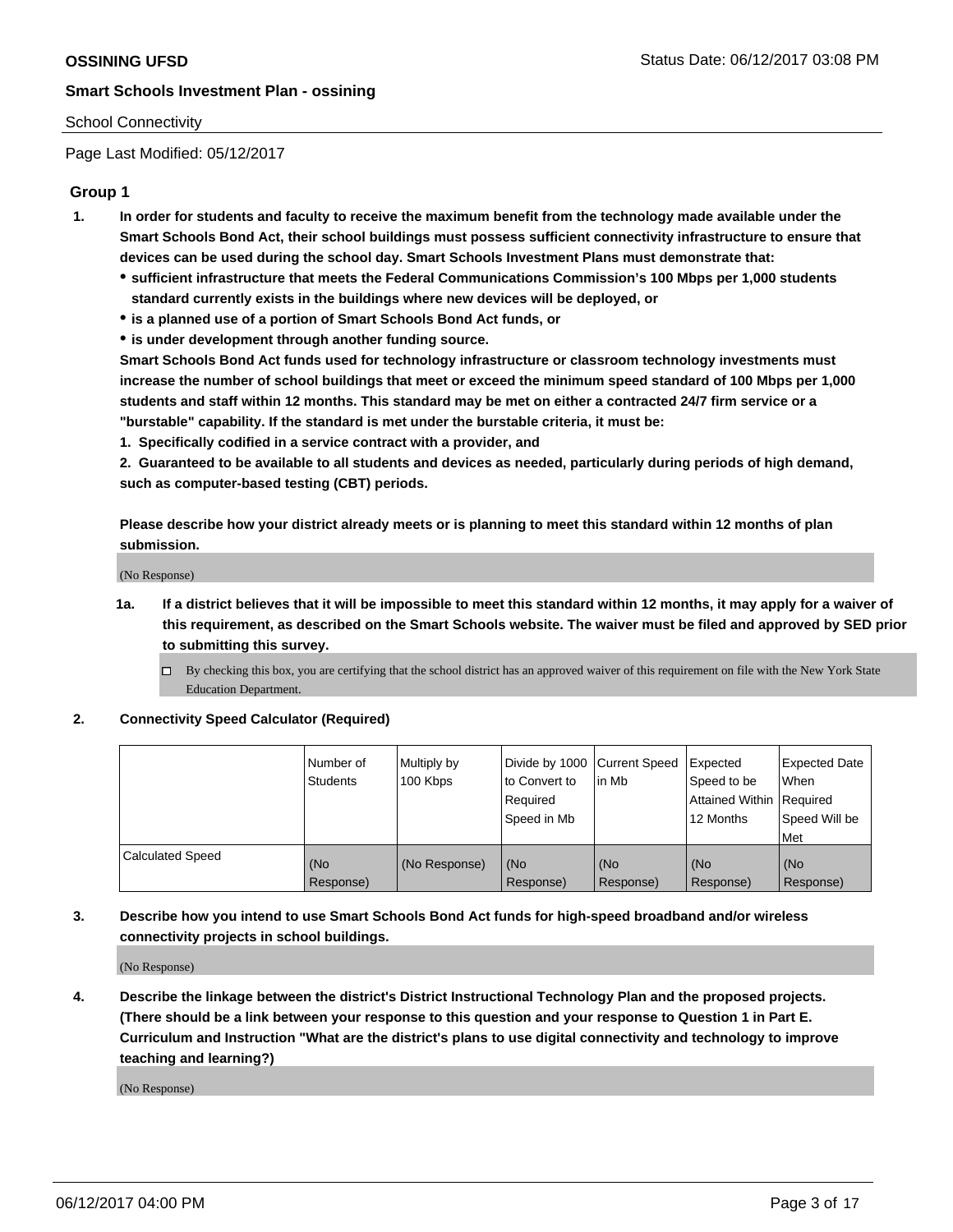#### School Connectivity

Page Last Modified: 05/12/2017

**5. If the district wishes to have students and staff access the Internet from wireless devices within the school building, or in close proximity to it, it must first ensure that it has a robust Wi-Fi network in place that has sufficient bandwidth to meet user demand.**

**Please describe how you have quantified this demand and how you plan to meet this demand.**

(No Response)

**6. As indicated on Page 5 of the guidance, the Office of Facilities Planning will have to conduct a preliminary review of all capital projects, including connectivity projects.**

**Please indicate on a separate row each project number given to you by the Office of Facilities Planning.**

| Project Number |  |
|----------------|--|
|                |  |
| (No Response)  |  |

**7. Certain high-tech security and connectivity infrastructure projects may be eligible for an expedited review process as determined by the Office of Facilities Planning.**

**Was your project deemed eligible for streamlined review?**

(No Response)

**8. Include the name and license number of the architect or engineer of record.**

| Name          | License Number |
|---------------|----------------|
| (No Response) | (No Response)  |

**9. If you are submitting an allocation for School Connectivity complete this table.**

**Note that the calculated Total at the bottom of the table must equal the Total allocation for this category that you entered in the SSIP Overview overall budget.** 

|                                            | Sub-          |
|--------------------------------------------|---------------|
|                                            | Allocation    |
| Network/Access Costs                       | (No Response) |
| Outside Plant Costs                        | (No Response) |
| School Internal Connections and Components | (No Response) |
| <b>Professional Services</b>               | (No Response) |
| Testing                                    | (No Response) |
| <b>Other Upfront Costs</b>                 | (No Response) |
| <b>Other Costs</b>                         | (No Response) |
| Totals:                                    | 0             |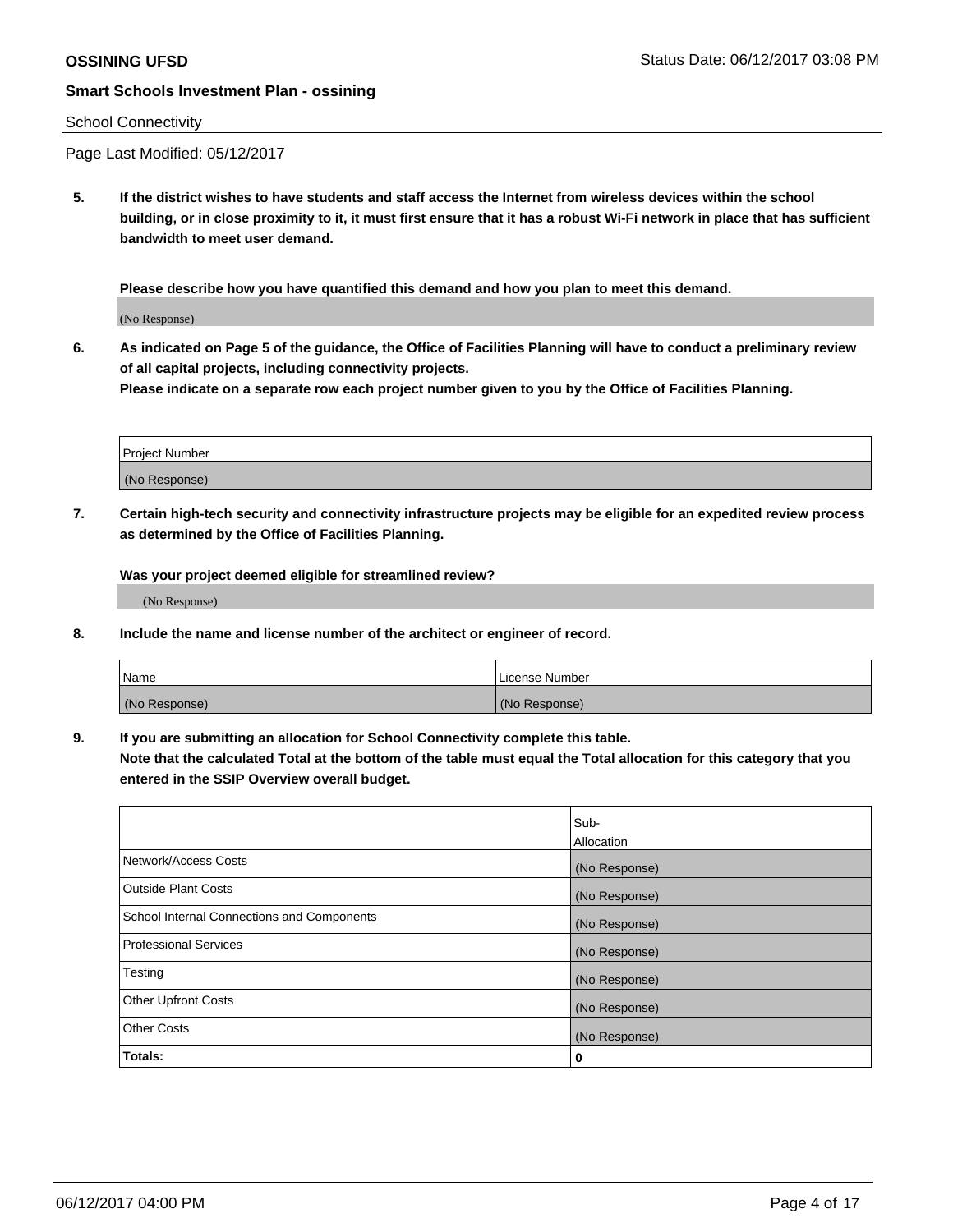## School Connectivity

Page Last Modified: 05/12/2017

**10. Please detail the type, quantity, per unit cost and total cost of the eligible items under each sub-category. This is especially important for any expenditures listed under the "Other" category. All expenditures must be eligible for tax-exempt financing to be reimbursed through the SSBA. Sufficient detail must be provided so that we can verify this is the case. If you have any questions, please contact us directly through smartschools@nysed.gov. NOTE: Wireless Access Points should be included in this category, not under Classroom Educational Technology, except those that will be loaned/purchased for nonpublic schools.**

| Select the allowable expenditure | Item to be purchased | Quantity      | Cost per Item | Total Cost    |
|----------------------------------|----------------------|---------------|---------------|---------------|
| type.                            |                      |               |               |               |
| Repeat to add another item under |                      |               |               |               |
| each type.                       |                      |               |               |               |
| (No Response)                    | (No Response)        | (No Response) | (No Response) | (No Response) |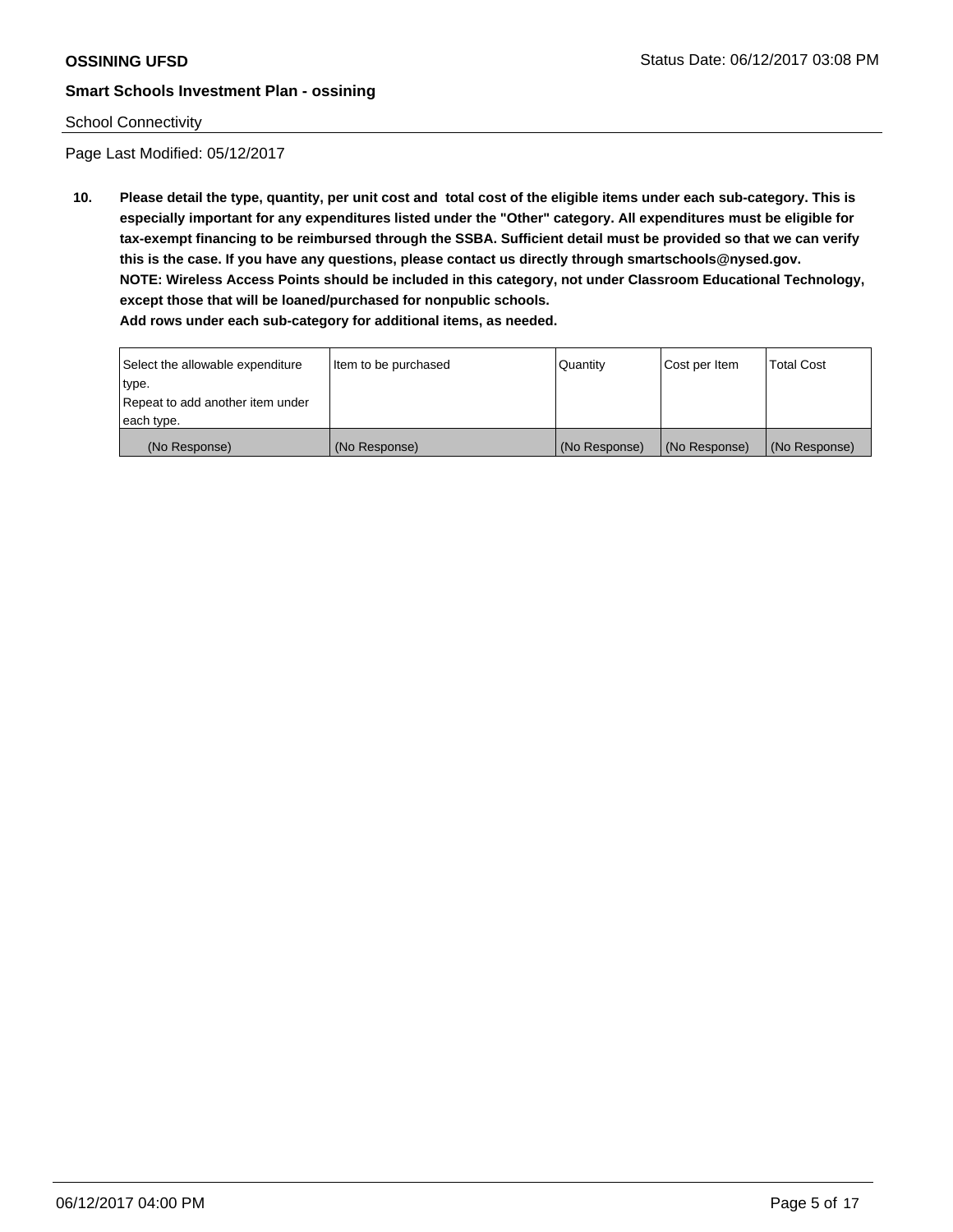Community Connectivity (Broadband and Wireless)

Page Last Modified: 05/09/2017

## **Group 1**

**1. Describe how you intend to use Smart Schools Bond Act funds for high-speed broadband and/or wireless connectivity projects in the community.**

(No Response)

**2. Please describe how the proposed project(s) will promote student achievement and increase student and/or staff access to the Internet in a manner that enhances student learning and/or instruction outside of the school day and/or school building.**

(No Response)

**3. Community connectivity projects must comply with all the necessary local building codes and regulations (building and related permits are not required prior to plan submission).**

 $\Box$  I certify that we will comply with all the necessary local building codes and regulations.

**4. Please describe the physical location of the proposed investment.**

(No Response)

**5. Please provide the initial list of partners participating in the Community Connectivity Broadband Project, along with their Federal Tax Identification (Employer Identification) number.**

| <b>Project Partners</b> | <sup>I</sup> Federal ID # |
|-------------------------|---------------------------|
| (No Response)           | (No Response)             |

**6. If you are submitting an allocation for Community Connectivity, complete this table. Note that the calculated Total at the bottom of the table must equal the Total allocation for this category that you entered in the SSIP Overview overall budget.**

|                                    | Sub-Allocation |
|------------------------------------|----------------|
| Network/Access Costs               | (No Response)  |
| Outside Plant Costs                | (No Response)  |
| <b>Tower Costs</b>                 | (No Response)  |
| <b>Customer Premises Equipment</b> | (No Response)  |
| <b>Professional Services</b>       | (No Response)  |
| Testing                            | (No Response)  |
| <b>Other Upfront Costs</b>         | (No Response)  |
| <b>Other Costs</b>                 | (No Response)  |
| Totals:                            | 0              |

**7. Please detail the type, quantity, per unit cost and total cost of the eligible items under each sub-category. This is especially important for any expenditures listed under the "Other" category. All expenditures must be capital-bond eligible to be reimbursed through the SSBA. If you have any questions, please contact us directly through smartschools@nysed.gov.**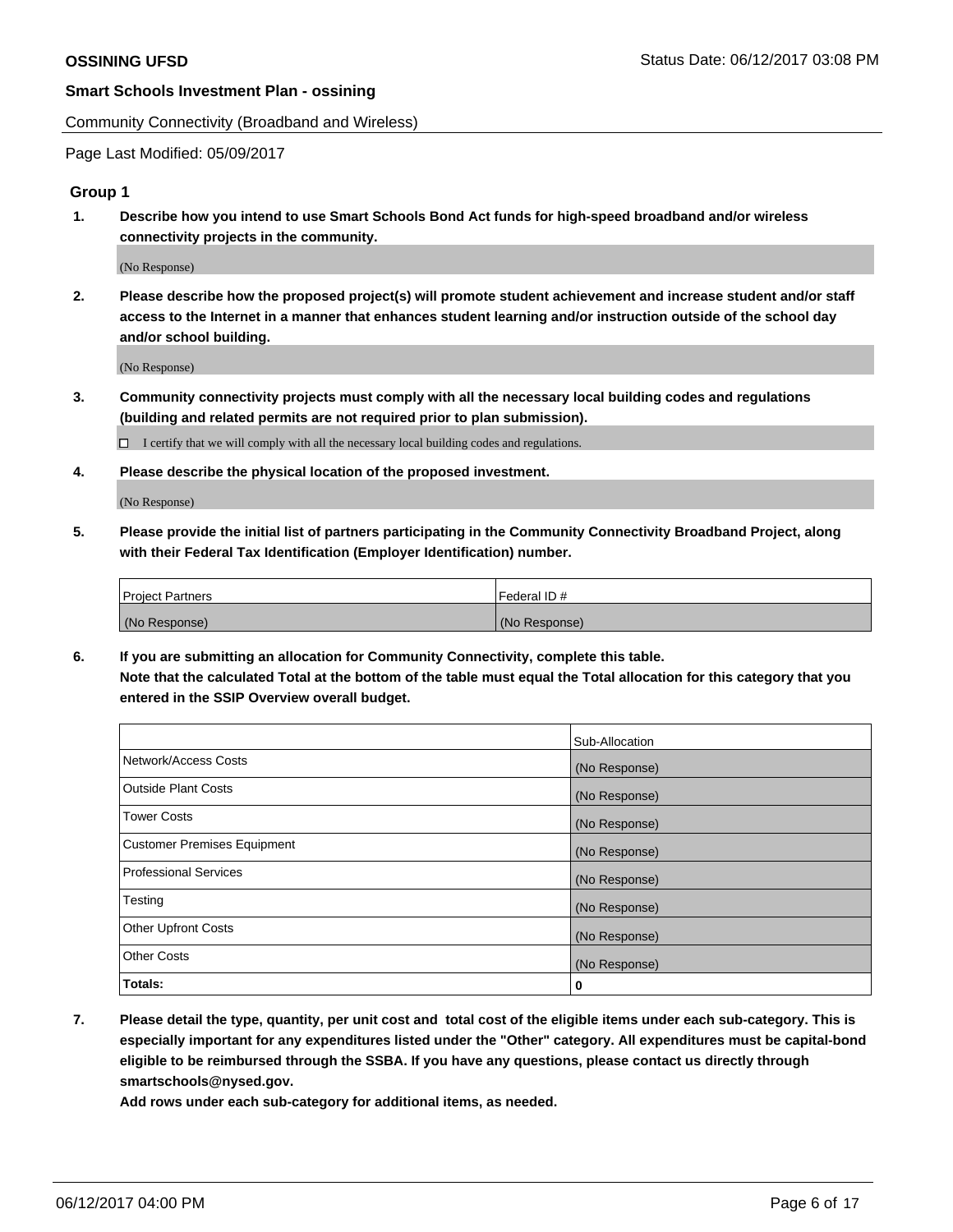Community Connectivity (Broadband and Wireless)

Page Last Modified: 05/09/2017

| Select the allowable expenditure<br>type.<br>Repeat to add another item under | Item to be purchased | Quantity      | Cost per Item | <b>Total Cost</b> |
|-------------------------------------------------------------------------------|----------------------|---------------|---------------|-------------------|
| each type.                                                                    |                      |               |               |                   |
| (No Response)                                                                 | (No Response)        | (No Response) | (No Response) | (No Response)     |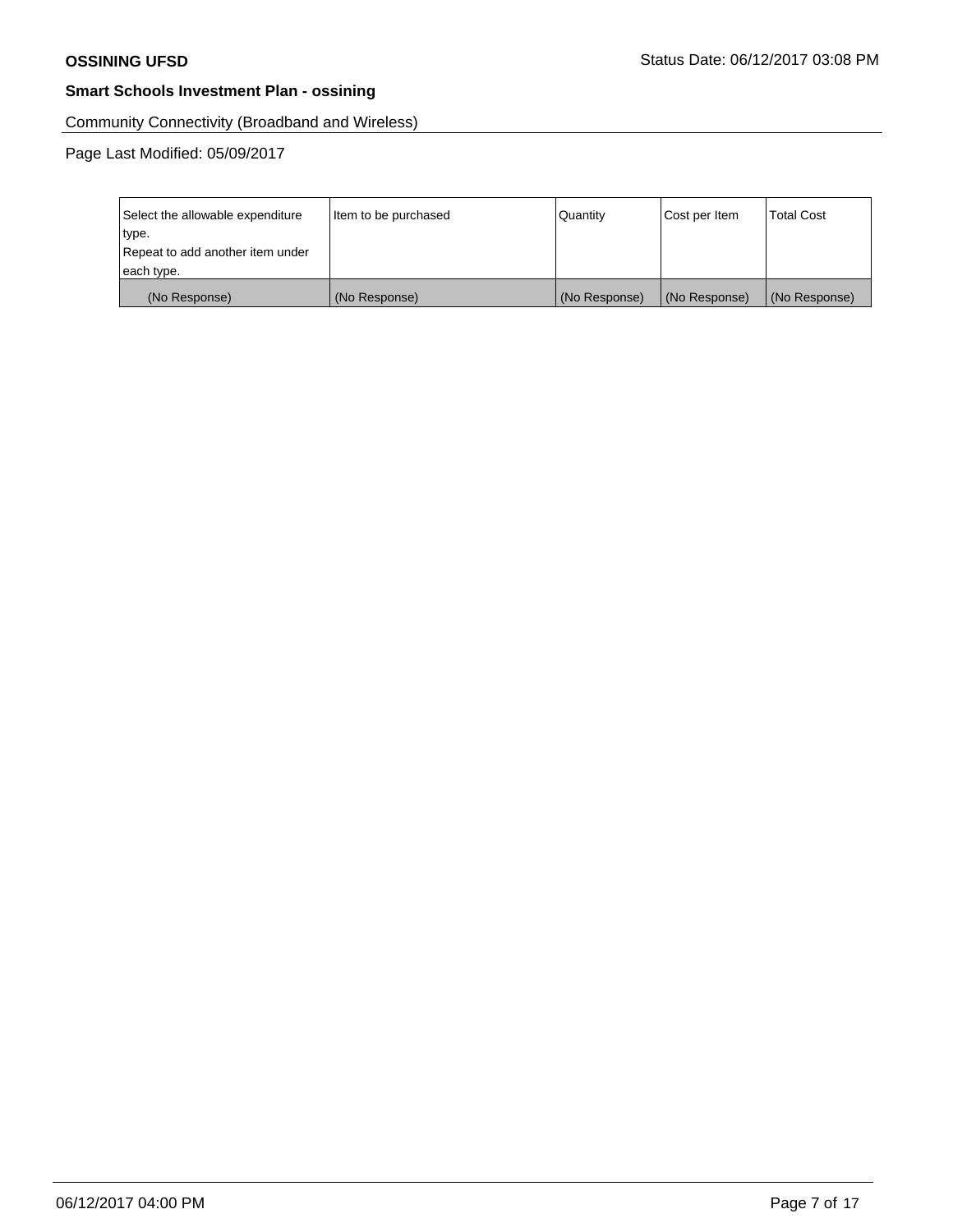# Classroom Learning Technology

Page Last Modified: 10/13/2016

# **Questions**

**1. In order for students and faculty to receive the maximum benefit from the technology made available under the Smart Schools Bond Act, their school buildings must possess sufficient connectivity infrastructure to ensure that devices can be used during the school day. Smart Schools Investment Plans must demonstrate that sufficient infrastructure that meets the Federal Communications Commission's 100 Mbps per 1,000 students standard currently exists in the buildings where new devices will be deployed, or is a planned use of a portion of Smart Schools Bond Act funds, or is under development through another funding source.**

**Smart Schools Bond Act funds used for technology infrastructure or classroom technology investments must increase the number of school buildings that meet or exceed the minimum speed standard of 100 Mbps per 1,000 students and staff within 12 months. This standard may be met on either a contracted 24/7 firm service or a "burstable" capability. If the standard is met under the burstable criteria, it must be:**

- **1. Specifically codified in a service contract with a provider, and**
- **2. Guaranteed to be available to all students and devices as needed, particularly during periods of high demand, such as computer-based testing (CBT) periods.**

**Please describe how your district already meets or is planning to meet this standard within 12 months of plan submission.**

(No Response)

- **1a. If a district believes that it will be impossible to meet this standard within 12 months, it may apply for a waiver of this requirement, as described on the Smart Schools website. The waiver must be filed and approved by SED prior to submitting this survey.**
	- $\Box$  By checking this box, you are certifying that the school district has an approved waiver of this requirement on file with the New York State Education Department.

### **2. Connectivity Speed Calculator (Required)**

|                         | l Number of<br>Students | Multiply by<br>100 Kbps | Divide by 1000   Current Speed<br>to Convert to<br>Required<br>Speed in Mb | l in Mb          | Expected<br>Speed to be<br>Attained Within Required<br>12 Months | <b>Expected Date</b><br>When<br>Speed Will be<br>Met |
|-------------------------|-------------------------|-------------------------|----------------------------------------------------------------------------|------------------|------------------------------------------------------------------|------------------------------------------------------|
| <b>Calculated Speed</b> | (No<br>Response)        | (No Response)           | (No<br>Response)                                                           | (No<br>Response) | (No<br>Response)                                                 | (No<br>Response)                                     |

**3. If the district wishes to have students and staff access the Internet from wireless devices within the school building, or in close proximity to it, it must first ensure that it has a robust Wi-Fi network in place that has sufficient bandwidth to meet user demand.**

**Please describe how you have quantified this demand and how you plan to meet this demand.**

(No Response)

**4. All New York State public school districts are required to complete and submit an Instructional Technology Plan survey to the New York State Education Department in compliance with Section 753 of the Education Law and per Part 100.12 of the Commissioner's Regulations.**

**Districts that include educational technology purchases as part of their Smart Schools Investment Plan must have a submitted and approved Instructional Technology Plan survey on file with the New York State Education Department.**

 $\Box$  By checking this box, you are certifying that the school district has an approved Instructional Technology Plan survey on file with the New York State Education Department.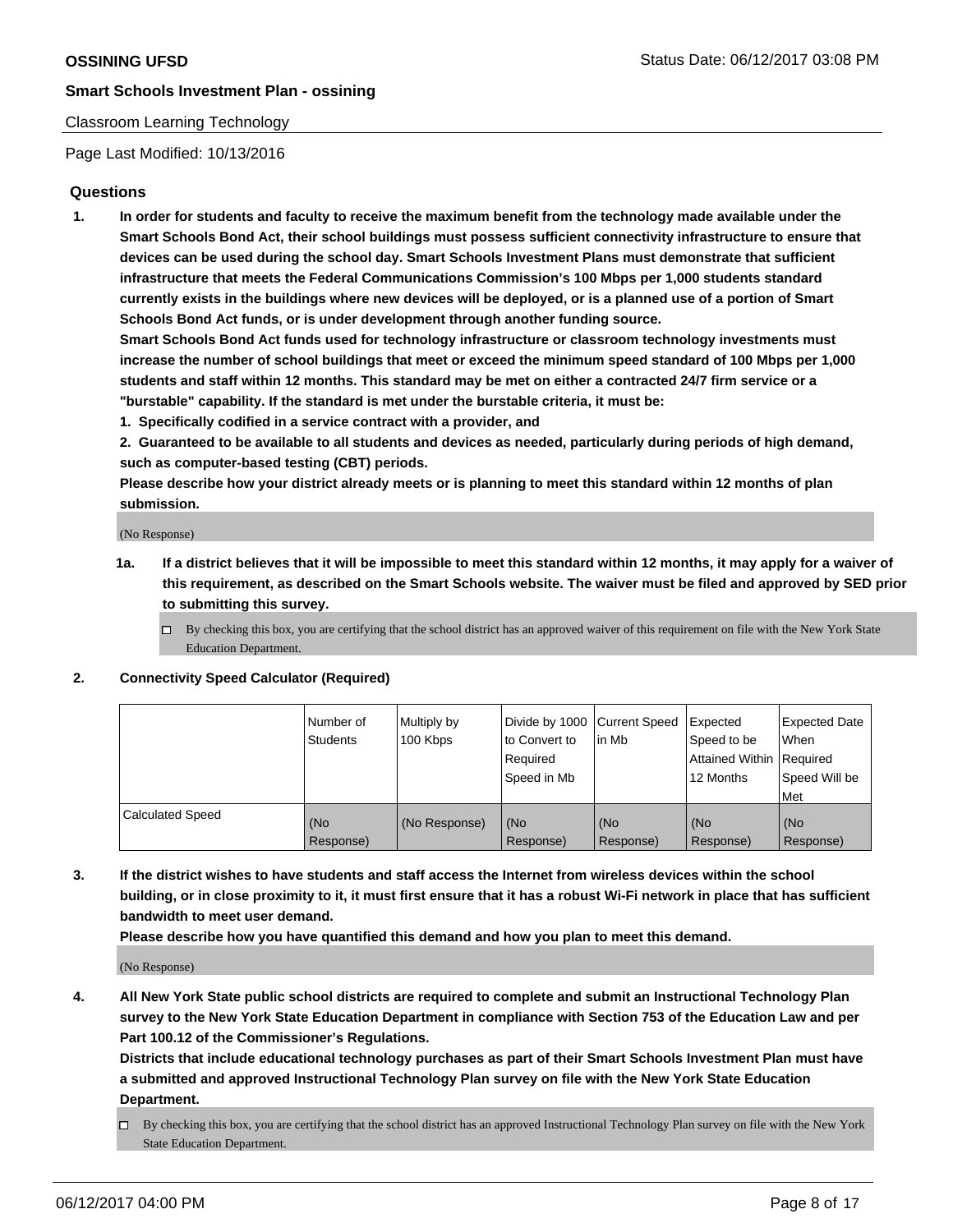#### Classroom Learning Technology

Page Last Modified: 10/13/2016

**5. Describe the devices you intend to purchase and their compatibility with existing or planned platforms or systems. Specifically address the adequacy of each facility's electrical, HVAC and other infrastructure necessary to install and support the operation of the planned technology.**

(No Response)

- **6. Describe how the proposed technology purchases will:**
	- **> enhance differentiated instruction;**
	- **> expand student learning inside and outside the classroom;**
	- **> benefit students with disabilities and English language learners; and**
	- **> contribute to the reduction of other learning gaps that have been identified within the district.**

**The expectation is that districts will place a priority on addressing the needs of students who struggle to succeed in a rigorous curriculum. Responses in this section should specifically address this concern and align with the district's Instructional Technology Plan (in particular Question 2 of E. Curriculum and Instruction: "Does the district's instructional technology plan address the needs of students with disabilities to ensure equitable access to instruction, materials and assessments?" and Question 3 of the same section: "Does the district's instructional technology plan address the provision of assistive technology specifically for students with disabilities to ensure access to and participation in the general curriculum?"**

(No Response)

**7. Where appropriate, describe how the proposed technology purchases will enhance ongoing communication with parents and other stakeholders and help the district facilitate technology-based regional partnerships, including distance learning and other efforts.**

(No Response)

**8. Describe the district's plan to provide professional development to ensure that administrators, teachers and staff can employ the technology purchased to enhance instruction successfully.**

**Note: This response should be aligned and expanded upon in accordance with your district's response to Question 1 of F. Professional Development of your Instructional Technology Plan: "Please provide a summary of professional development offered to teachers and staff, for the time period covered by this plan, to support technology to enhance teaching and learning. Please include topics, audience and method of delivery within your summary."**

(No Response)

- **9. Districts must contact the SUNY/CUNY teacher preparation program that supplies the largest number of the district's new teachers to request advice on innovative uses and best practices at the intersection of pedagogy and educational technology.**
	- By checking this box, you certify that you have contacted the SUNY/CUNY teacher preparation program that supplies the largest number of your new teachers to request advice on these issues.
	- **9a. Please enter the name of the SUNY or CUNY Institution that you contacted.**

(No Response)

**9b. Enter the primary Institution phone number.**

(No Response)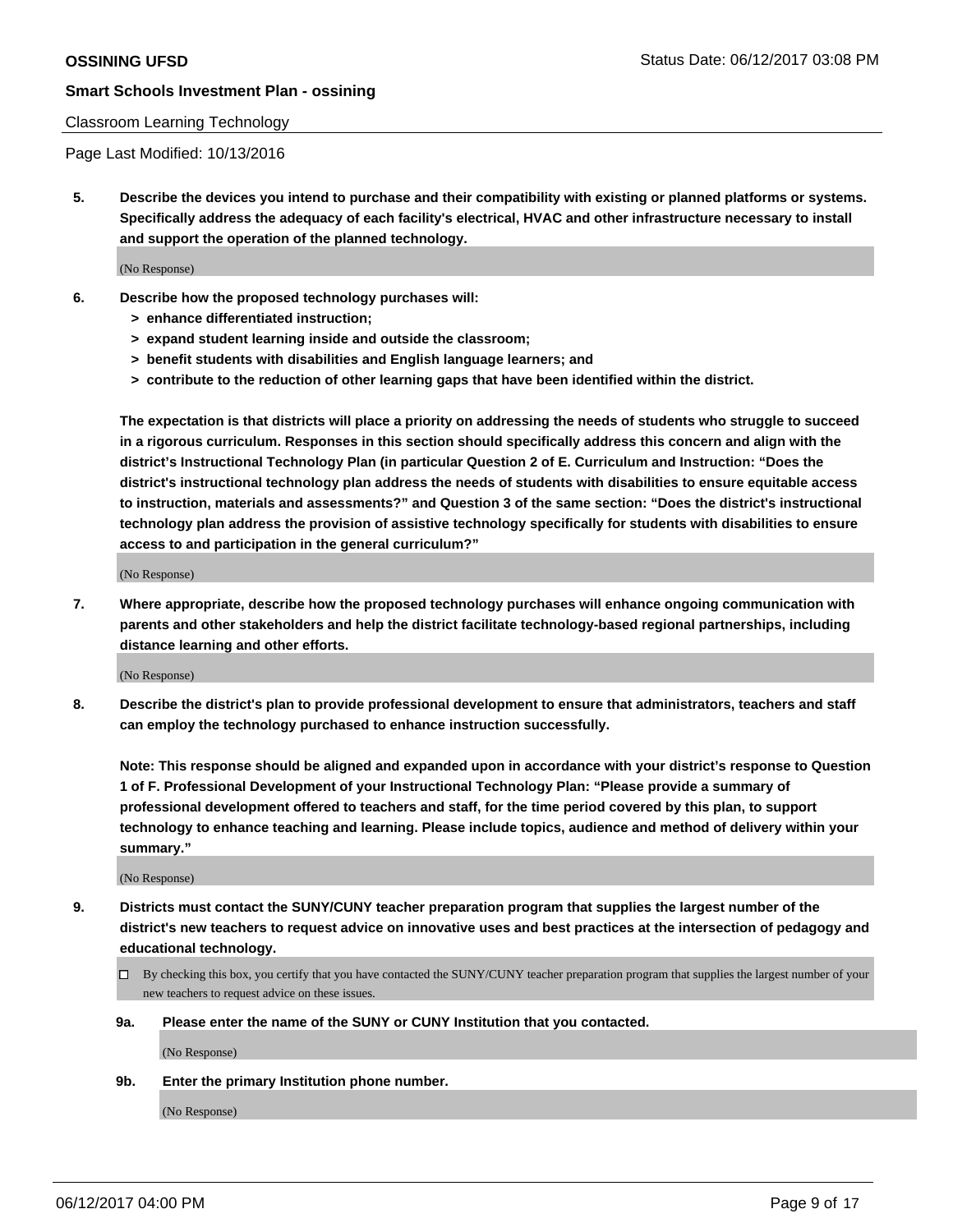## Classroom Learning Technology

Page Last Modified: 10/13/2016

**9c. Enter the name of the contact person with whom you consulted and/or will be collaborating with on innovative uses of technology and best practices.**

(No Response)

**10. A district whose Smart Schools Investment Plan proposes the purchase of technology devices and other hardware must account for nonpublic schools in the district.**

**Are there nonpublic schools within your school district?**

Yes

 $\square$  No

**11. Nonpublic Classroom Technology Loan Calculator**

**The Smart Schools Bond Act provides that any Classroom Learning Technology purchases made using Smart Schools funds shall be lent, upon request, to nonpublic schools in the district. However, no school district shall be required to loan technology in amounts greater than the total obtained and spent on technology pursuant to the Smart Schools Bond Act and the value of such loan may not exceed the total of \$250 multiplied by the nonpublic school enrollment in the base year at the time of enactment.**

**See:**

**http://www.p12.nysed.gov/mgtserv/smart\_schools/docs/Smart\_Schools\_Bond\_Act\_Guidance\_04.27.15\_Final.pdf.**

|                                       | 1. Classroom   | l 2. Public   | 3. Nonpublic | l 4. Sum of | 15. Total Per                                                                                 | 6. Total       |
|---------------------------------------|----------------|---------------|--------------|-------------|-----------------------------------------------------------------------------------------------|----------------|
|                                       | Technology     | Enrollment    | Enrollment   | Public and  | Pupil Sub-                                                                                    | Nonpublic Loan |
|                                       | Sub-allocation | $(2014 - 15)$ | $(2014-15)$  | l Nonpublic | allocation                                                                                    | Amount         |
|                                       |                |               |              | Enrollment  |                                                                                               |                |
| Calculated Nonpublic Loan<br>  Amount |                |               |              |             | (No Response)   (No Response)   (No Response)   (No Response)   (No Response)   (No Response) |                |

**12. To ensure the sustainability of technology purchases made with Smart Schools funds, districts must demonstrate a long-term plan to maintain and replace technology purchases supported by Smart Schools Bond Act funds. This sustainability plan shall demonstrate a district's capacity to support recurring costs of use that are ineligible for Smart Schools Bond Act funding such as device maintenance, technical support, Internet and wireless fees, maintenance of hotspots, staff professional development, building maintenance and the replacement of incidental items. Further, such a sustainability plan shall include a long-term plan for the replacement of purchased devices and equipment at the end of their useful life with other funding sources.**

 $\Box$  By checking this box, you certify that the district has a sustainability plan as described above.

**13. Districts must ensure that devices purchased with Smart Schools Bond funds will be distributed, prepared for use, maintained and supported appropriately. Districts must maintain detailed device inventories in accordance with generally accepted accounting principles.**

By checking this box, you certify that the district has a distribution and inventory management plan and system in place.

**14. If you are submitting an allocation for Classroom Learning Technology complete this table. Note that the calculated Total at the bottom of the table must equal the Total allocation for this category that you entered in the SSIP Overview overall budget.**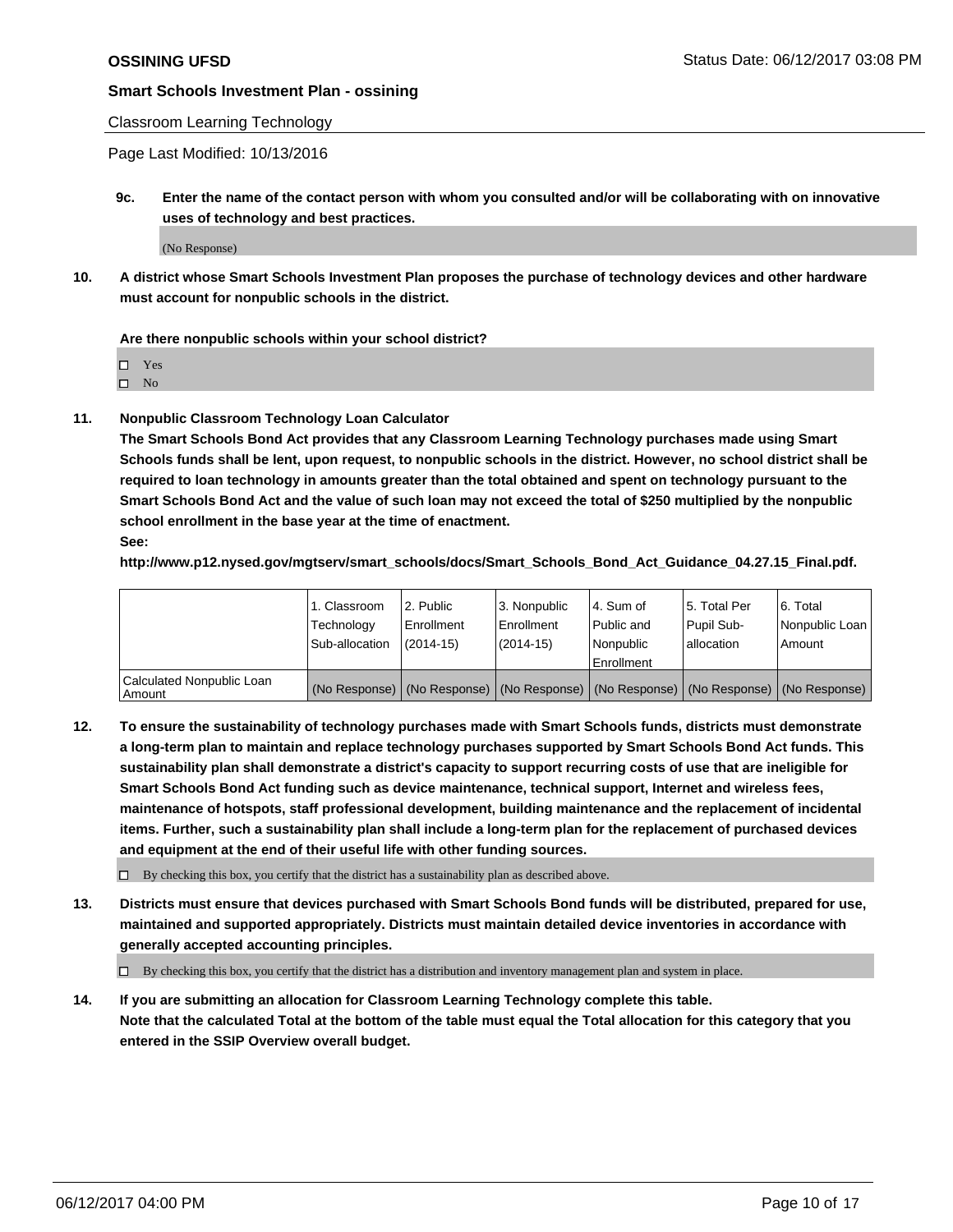# Classroom Learning Technology

Page Last Modified: 10/13/2016

|                          | Sub-Allocation |
|--------------------------|----------------|
| Interactive Whiteboards  | (No Response)  |
| Computer Servers         | (No Response)  |
| <b>Desktop Computers</b> | (No Response)  |
| <b>Laptop Computers</b>  | (No Response)  |
| <b>Tablet Computers</b>  | (No Response)  |
| <b>Other Costs</b>       | (No Response)  |
| Totals:                  | 0              |

**15. Please detail the type, quantity, per unit cost and total cost of the eligible items under each sub-category. This is especially important for any expenditures listed under the "Other" category. All expenditures must be capital-bond eligible to be reimbursed through the SSBA. If you have any questions, please contact us directly through smartschools@nysed.gov.**

**Please specify in the "Item to be Purchased" field which specific expenditures and items are planned to meet the district's nonpublic loan requirement, if applicable.**

**NOTE: Wireless Access Points that will be loaned/purchased for nonpublic schools should ONLY be included in this category, not under School Connectivity, where public school districts would list them.**

| Select the allowable expenditure | Item to be Purchased | Quantity      | Cost per Item | <b>Total Cost</b> |
|----------------------------------|----------------------|---------------|---------------|-------------------|
| type.                            |                      |               |               |                   |
| Repeat to add another item under |                      |               |               |                   |
| each type.                       |                      |               |               |                   |
| (No Response)                    | (No Response)        | (No Response) | (No Response) | (No Response)     |
| (No Response)                    | (No Response)        | (No Response) | (No Response) | (No Response)     |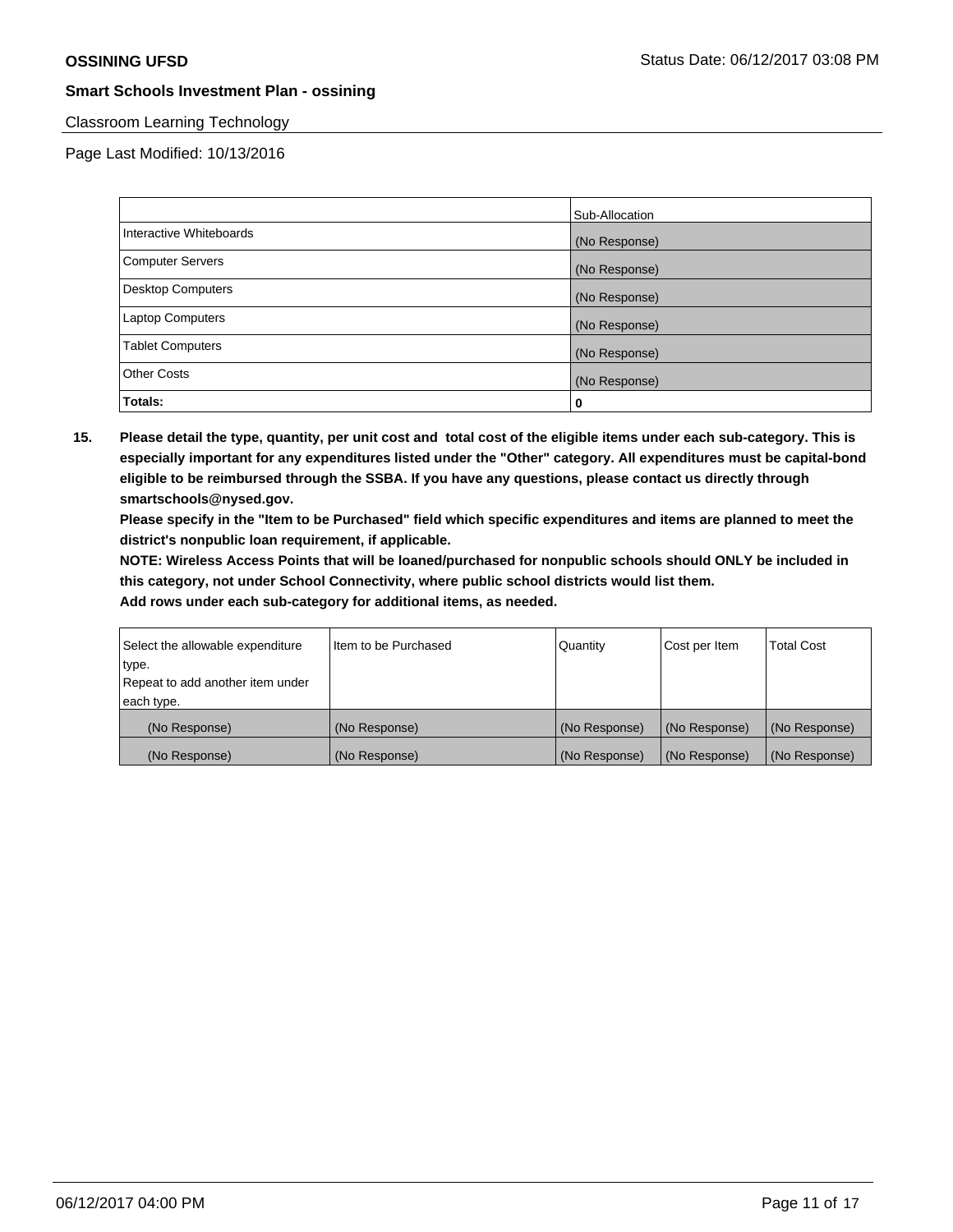#### Pre-Kindergarten Classrooms

Page Last Modified: 06/12/2017

## **Group 1**

**1. Provide information regarding how and where the district is currently serving pre-kindergarten students and justify the need for additional space with enrollment projections over 3 years.**

Currently the District serves 252 pre-kindergarten students at Park School. The current class size is 18 students per classroom. At the beginning of the 2014-15 school year, the pre-kindergarten grade was expanded to full day with funding from the State-Wide Universal Full-Day Pre-Kindergarten program. Traditionally, the Ossining School District had seven (7) sections of half-day pre-kindergarten. After successfully securing the additional Statewide Universal Pre-K grant funds from the State Education Department, we now have 14 sections of full day pre-kindergarten. The expansion of the pre-K program to full day requires an additional four classrooms. Specifically, of the four classrooms that the District is requesting financing for from the Smart Schools Bond grant: the first classroom will be used to separate a collaborative classroom that has two sections of 18 students; the second classroom will be used to bring back a section that has been moved out of the building and housed at the Ossining Children's Center due to a lack of space; the third and fourth two new rooms will accommodate two pre-K classrooms that will be displaced due to art and music being moved into their current classrooms.

We anticipate stable Pre-Kindergarten enrollment over the next three years because the District cannot accommodate any more students in the building. All four new classrooms will be used for pre-K students.

- **2. Describe the district's plan to construct, enhance or modernize education facilities to accommodate prekindergarten programs. Such plans must include:**
	- **Specific descriptions of what the district intends to do to each space;**
	- **An affirmation that pre-kindergarten classrooms will contain a minimum of 900 square feet per classroom;**
	- **The number of classrooms involved;**
	- **The approximate construction costs per classroom; and**
	- **Confirmation that the space is district-owned or has a long-term lease that exceeds the probable useful life of the improvements.**

The District intends to add an additional 3,600 square feet of classroom space to house four sections of pre-kindergarten students. Each prekindergarten classroom will contain a minimum of 900 square feet per classroom. The approximate construction costs per classroom is \$740,000 of which \$371,627 will be funded with Smart School funds. The space is district-owned.

# **3. Smart Schools Bond Act funds may only be used for capital construction costs. Describe the type and amount of additional funds that will be required to support ineligible ongoing costs (e.g. instruction, supplies) associated with any additional pre-kindergarten classrooms that the district plans to add.**

The District normally estimates that an additional \$7,000 per classroom will be required to support ineligible ongoing costs e.g. supplies, associated with any additional pre-kindergarten classrooms. Therefore \$28,000 will be funded with money from the Statewide Universal Full-Day Pre-Kindergarten program. Additionally the district has budgeted for any additional costs exceeding the Smart Schools Allocation to construct prekindergarten classrooms. The district will continue to cover expenses under its General Fund budget for costs associated with any additional positions required for teaching assistants and teachers.

**4. All plans and specifications for the erection, repair, enlargement or remodeling of school buildings in any public school district in the State must be reviewed and approved by the Commissioner. Districts that plan capital projects using their Smart Schools Bond Act funds will undergo a Preliminary Review Process by the Office of Facilities Planning.**

**Please indicate on a separate row each project number given to you by the Office of Facilities Planning.**

| Project Number        |  |
|-----------------------|--|
| 66-14-01-03-0-004-020 |  |
| (No Response)         |  |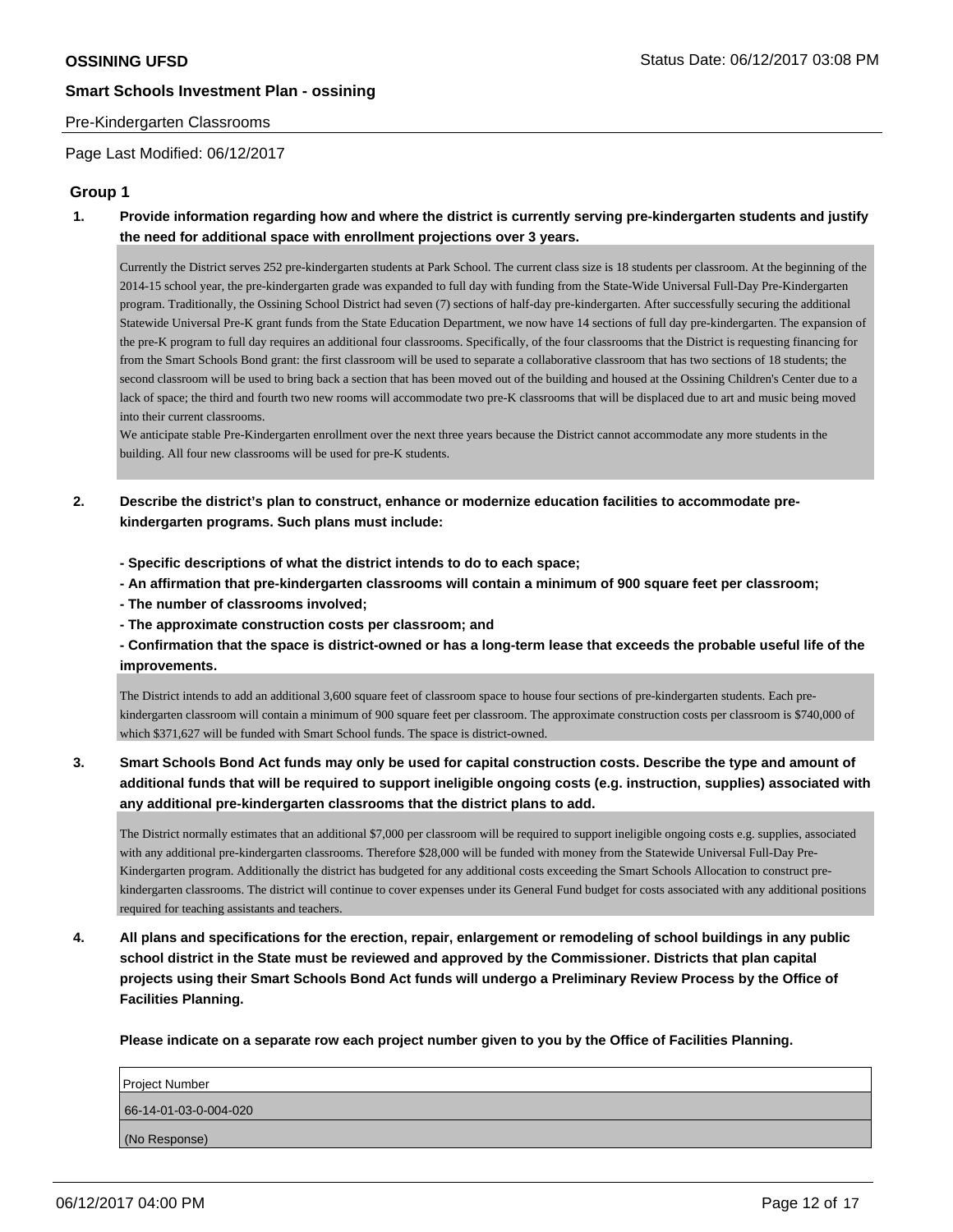### Pre-Kindergarten Classrooms

Page Last Modified: 06/12/2017

**5. If you have made an allocation for Pre-Kindergarten Classrooms, complete this table. Note that the calculated Total at the bottom of the table must equal the Total allocation for this category that you entered in the SSIP Overview overall budget.**

|                                          | Sub-Allocation |
|------------------------------------------|----------------|
| Construct Pre-K Classrooms               | 1,486,507      |
| Enhance/Modernize Educational Facilities | (No Response)  |
| <b>Other Costs</b>                       | (No Response)  |
| Totals:                                  | 1,486,507      |

**6. Please detail the type, quantity, per unit cost and total cost of the eligible items under each sub-category. This is especially important for any expenditures listed under the "Other" category. All expenditures must be capital-bond eligible to be reimbursed through the SSBA. If you have any questions, please contact us directly through smartschools@nysed.gov.**

| Select the allowable expenditure<br>type.<br>Repeat to add another item under<br>each type. | Item to be purchased                          | Quantity | Cost per Item | <b>Total Cost</b> |
|---------------------------------------------------------------------------------------------|-----------------------------------------------|----------|---------------|-------------------|
| <b>Construct Pre-K Classrooms</b>                                                           | <b>HVAC</b>                                   |          | 101,877       | 101,877           |
| <b>Construct Pre-K Classrooms</b>                                                           | Plumbing                                      |          | 27,944        | 27,944            |
| <b>Construct Pre-K Classrooms</b>                                                           | Electric                                      |          | 99,062        | 99,062            |
| <b>Construct Pre-K Classrooms</b>                                                           | Architect/Engineer                            |          | 77,475        | 77,475            |
| <b>Construct Pre-K Classrooms</b>                                                           | Clerk of the Works/Constr. Mgr.               |          | 56,438        | 56,438            |
| <b>Construct Pre-K Classrooms</b>                                                           | <b>Site Development</b>                       |          | 27,752        | 27,752            |
| <b>Construct Pre-K Classrooms</b>                                                           | Utilities/Services                            |          | 11,159        | 11,159            |
| <b>Construct Pre-K Classrooms</b>                                                           | Water/Gas/Electricity/Telephone/Fire<br>Alarm |          | 6,549         | 6,549             |
| <b>Construct Pre-K Classrooms</b>                                                           | <b>General Construction</b>                   |          | 1,078,251     | 1,078,251         |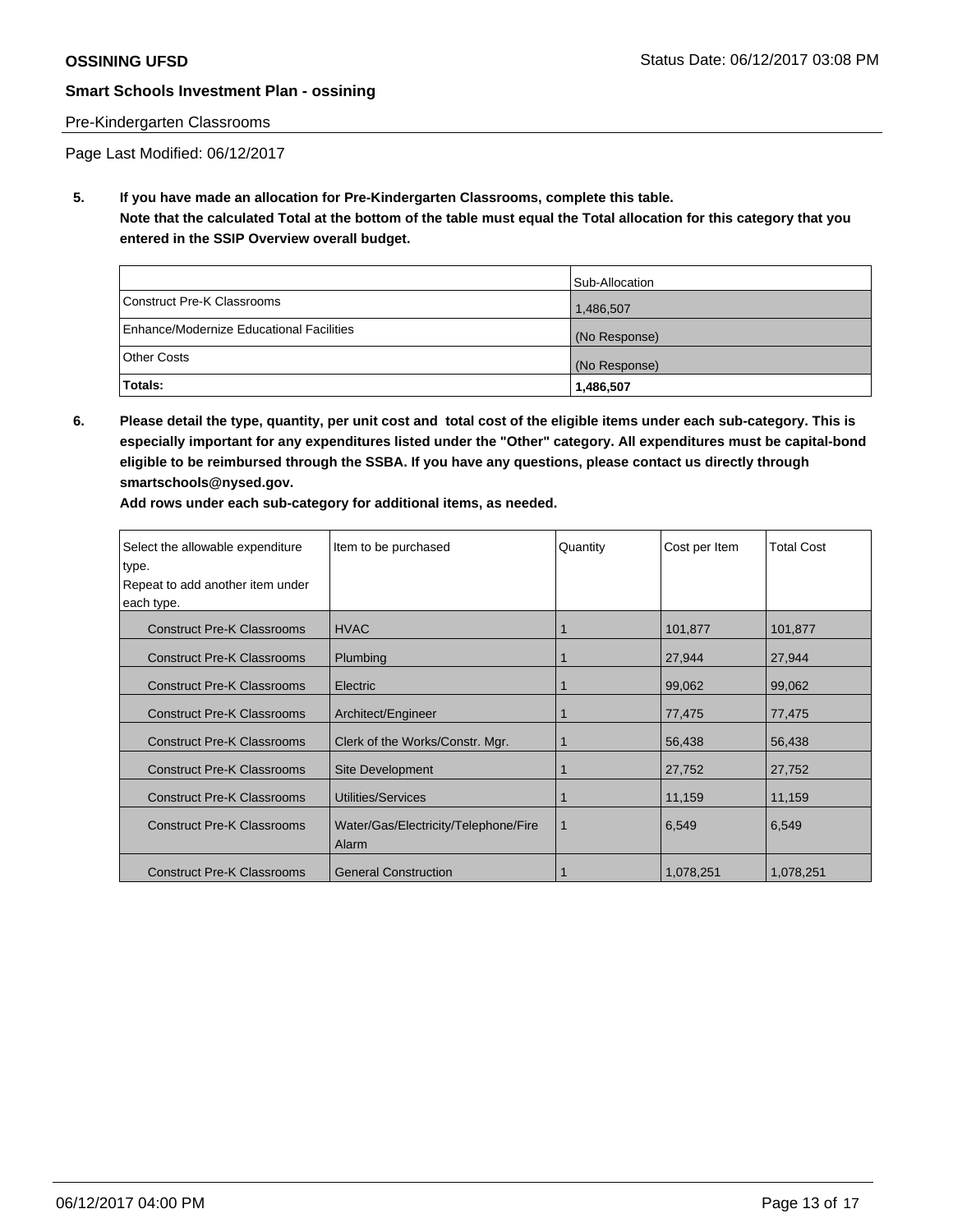#### Replace Transportable Classrooms

Page Last Modified: 06/12/2017

## **Group 1**

**1. Describe the district's plan to construct, enhance or modernize education facilities to provide high-quality instructional space by replacing transportable classrooms.**

(No Response)

**2. All plans and specifications for the erection, repair, enlargement or remodeling of school buildings in any public school district in the State must be reviewed and approved by the Commissioner. Districts that plan capital projects using their Smart Schools Bond Act funds will undergo a Preliminary Review Process by the Office of Facilities Planning.**

**Please indicate on a separate row each project number given to you by the Office of Facilities Planning.**

| Project Number |  |
|----------------|--|
| (No Response)  |  |

**3. For large projects that seek to blend Smart Schools Bond Act dollars with other funds, please note that Smart Schools Bond Act funds can be allocated on a pro rata basis depending on the number of new classrooms built that directly replace transportable classroom units.**

**If a district seeks to blend Smart Schools Bond Act dollars with other funds describe below what other funds are being used and what portion of the money will be Smart Schools Bond Act funds.**

(No Response)

**4. If you have made an allocation for Replace Transportable Classrooms, complete this table. Note that the calculated Total at the bottom of the table must equal the Total allocation for this category that you entered in the SSIP Overview overall budget.**

|                                                | Sub-Allocation |
|------------------------------------------------|----------------|
| Construct New Instructional Space              | (No Response)  |
| Enhance/Modernize Existing Instructional Space | (No Response)  |
| Other Costs                                    | (No Response)  |
| Totals:                                        | 0              |

**5. Please detail the type, quantity, per unit cost and total cost of the eligible items under each sub-category. This is especially important for any expenditures listed under the "Other" category. All expenditures must be capital-bond eligible to be reimbursed through the SSBA. If you have any questions, please contact us directly through smartschools@nysed.gov.**

| Select the allowable expenditure | Item to be purchased | Quantity      | Cost per Item | <b>Total Cost</b> |
|----------------------------------|----------------------|---------------|---------------|-------------------|
| type.                            |                      |               |               |                   |
| Repeat to add another item under |                      |               |               |                   |
| each type.                       |                      |               |               |                   |
| (No Response)                    | (No Response)        | (No Response) | (No Response) | (No Response)     |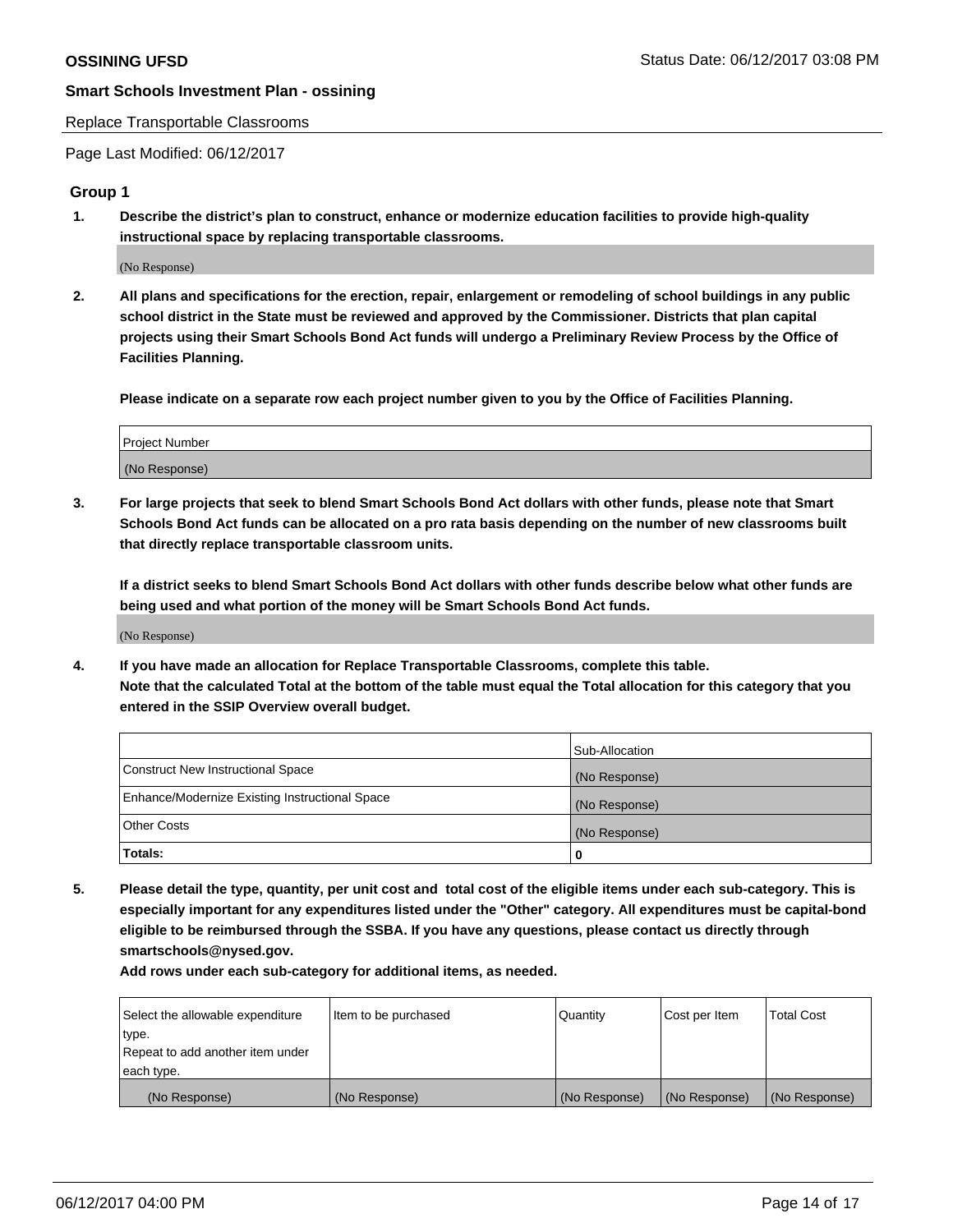#### High-Tech Security Features

# **Group 1**

**1. Describe how you intend to use Smart Schools Bond Act funds to install high-tech security features in school buildings and on school campuses.**

(No Response)

**2. All plans and specifications for the erection, repair, enlargement or remodeling of school buildings in any public school district in the State must be reviewed and approved by the Commissioner. Districts that plan capital projects using their Smart Schools Bond Act funds will undergo a Preliminary Review Process by the Office of Facilities Planning.** 

**Please indicate on a separate row each project number given to you by the Office of Facilities Planning.**

| <b>Project Number</b> |  |
|-----------------------|--|
| (No Response)         |  |

- **3. Was your project deemed eligible for streamlined Review?**
	- Yes  $\square$  No
- **4. Include the name and license number of the architect or engineer of record.**

| <b>Name</b>   | License Number |
|---------------|----------------|
| (No Response) | (No Response)  |

**5. If you have made an allocation for High-Tech Security Features, complete this table. Note that the calculated Total at the bottom of the table must equal the Total allocation for this category that you entered in the SSIP Overview overall budget.**

|                                                      | Sub-Allocation |
|------------------------------------------------------|----------------|
| Capital-Intensive Security Project (Standard Review) | (No Response)  |
| <b>Electronic Security System</b>                    | (No Response)  |
| <b>Entry Control System</b>                          | (No Response)  |
| Approved Door Hardening Project                      | (No Response)  |
| <b>Other Costs</b>                                   | (No Response)  |
| Totals:                                              | $\mathbf 0$    |

**6. Please detail the type, quantity, per unit cost and total cost of the eligible items under each sub-category. This is especially important for any expenditures listed under the "Other" category. All expenditures must be capital-bond eligible to be reimbursed through the SSBA. If you have any questions, please contact us directly through smartschools@nysed.gov.**

| Select the allowable expenditure | Item to be purchased | Quantity      | Cost per Item | <b>Total Cost</b> |
|----------------------------------|----------------------|---------------|---------------|-------------------|
| type.                            |                      |               |               |                   |
| Repeat to add another item under |                      |               |               |                   |
| each type.                       |                      |               |               |                   |
| (No Response)                    | (No Response)        | (No Response) | (No Response) | (No Response)     |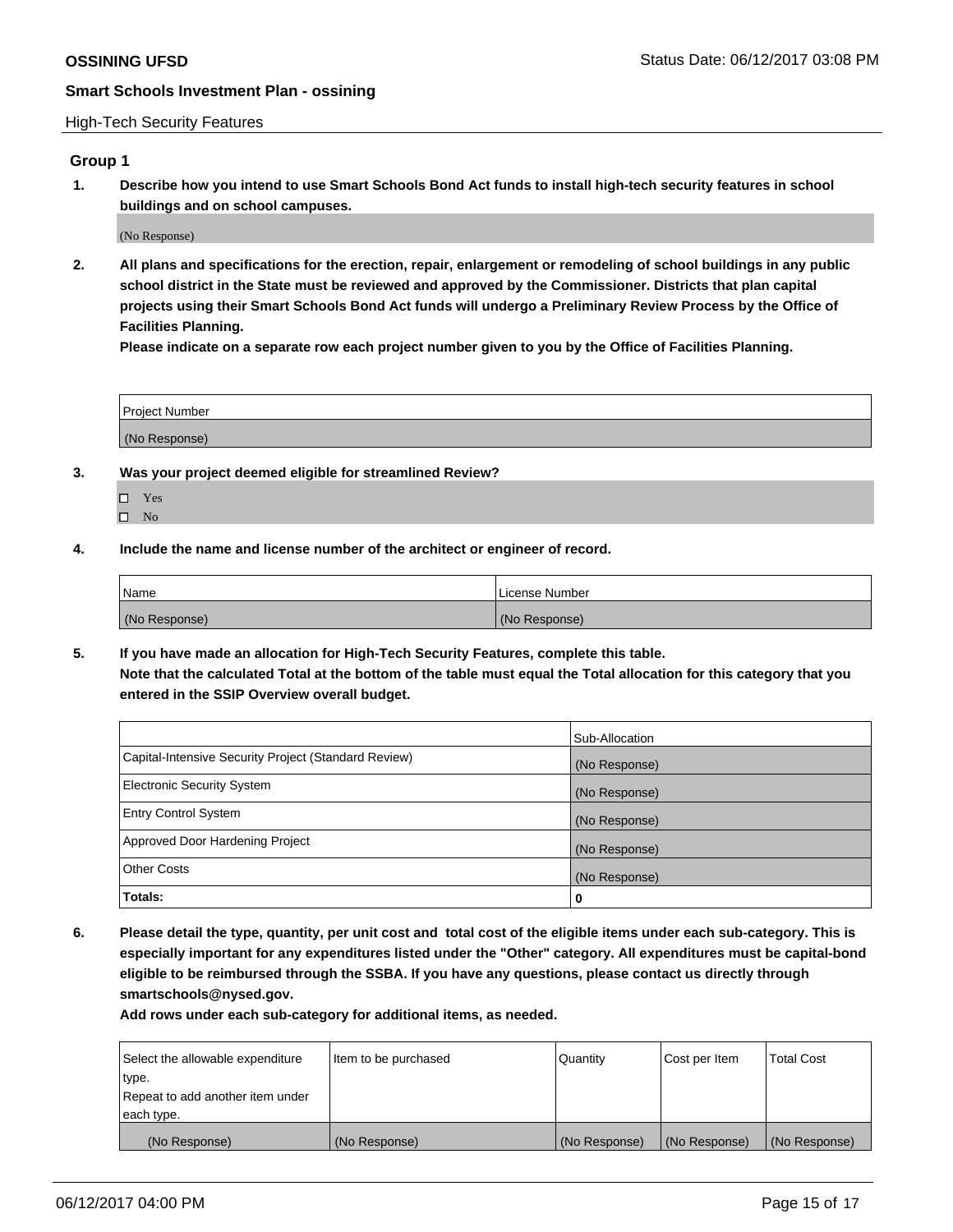Report